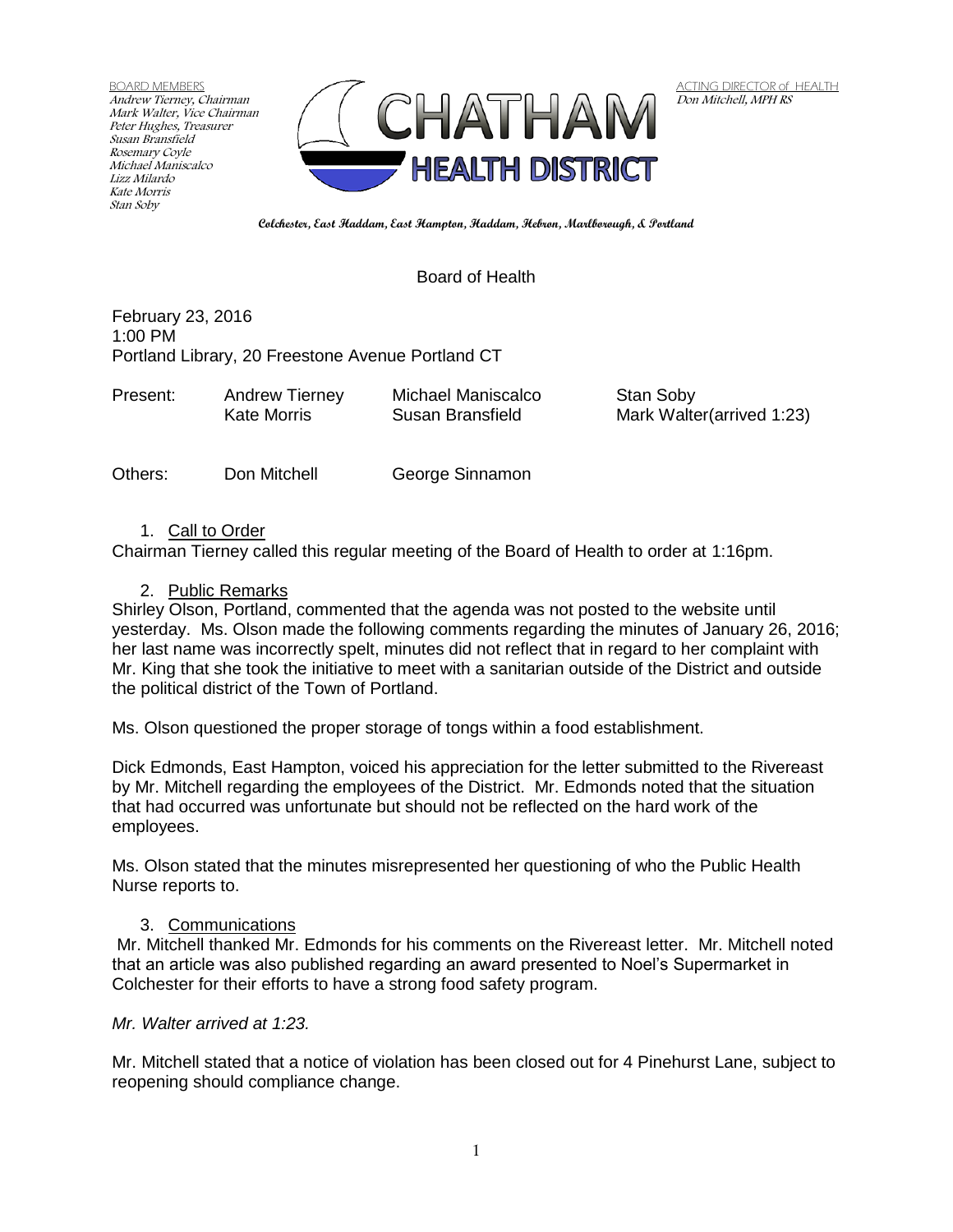Mr. Mitchell stated that he spoke with our landlord regarding the status of our lease. The District is currently on a year-to-year beginning November of 2014.

## 4. Director of Health Report

a) Rental Agreement Update

Previously discussed.

# b) Marlborough Board of Selectman Meeting

Mr. Mitchell attended the Marlborough Board of Selectman meeting. The meeting went well. Mr. Mitchell noted that there are many people very unaware of Chatham Health District and what we do. Marlborough will be holding a health fair a little later in the year and the District will participate.

## 5. 2016 - 2017 Budget Adoption

**Motion was made by Mr. Walter, seconded by Ms. Morris, to adopt the 2016-2017 Budget as presented. Vote was unanimous in favor.**

# 6. Director of Health Position

a) Draft Contract

b) Advertisement for New Director

Mr. Mitchell presented the advertisement for Director of Health, as recommended by the Personnel, Policy and Budget Committee, to the Board. Brief discussion was held regarding the requirement for a MPH and/or a PHD. Mr. Mitchell stated that the committee chose to just go for the MPH due to the rural/suburban makeup of the District and the fact that we do have a Medical Advisor.

Mr. Mitchell also presented the Board with a draft copy of the Director of Health contract. Brief discussion was held regarding workers comp, FMLA, and disability insurances. The Board will review and provide comment.

# 7. Committee Reports

# a) Personnel, Policy and Budget Committee

Mr. Maniscalco briefly reviewed the following discussions by the committee:

 -Sick and Vacation Policy, discussed limiting accrual and short/long term disability. -By-laws Review, discussed changes to make more in line with current District structure as well as some housekeeping issues. Recommend holding off on changes for

a public hearing.

 -Interagency Procedure for Director of Health Coverage, discussed agreements with Eastern Highlands Health District and Manchester Health Department for Director of Health coverage for scheduled time off as well as to fulfill requirements for Emergency Preparedness.

 -Complaint Policy, discussed developing a label to attach to inspection forms with contact information to for individuals to address questions or concerns. Also discussed drafting a procedure for how complaints are processed.

Mr. Walter stated that the Environmental Committee meeting had to be rescheduled. Mr. Walter also stated that there is currently an opening on the committee due to Ms. Milardo declining to sit on the committee. **Motion was made by Mr. Walter, seconded by Mr. Maniscalco, to add Ms. Bransfield as a member of the Environmental Committee. Vote was unanimous in favor.**

# 8. Old Business

a) Fee Schedule Discussion & Set Public Hearing